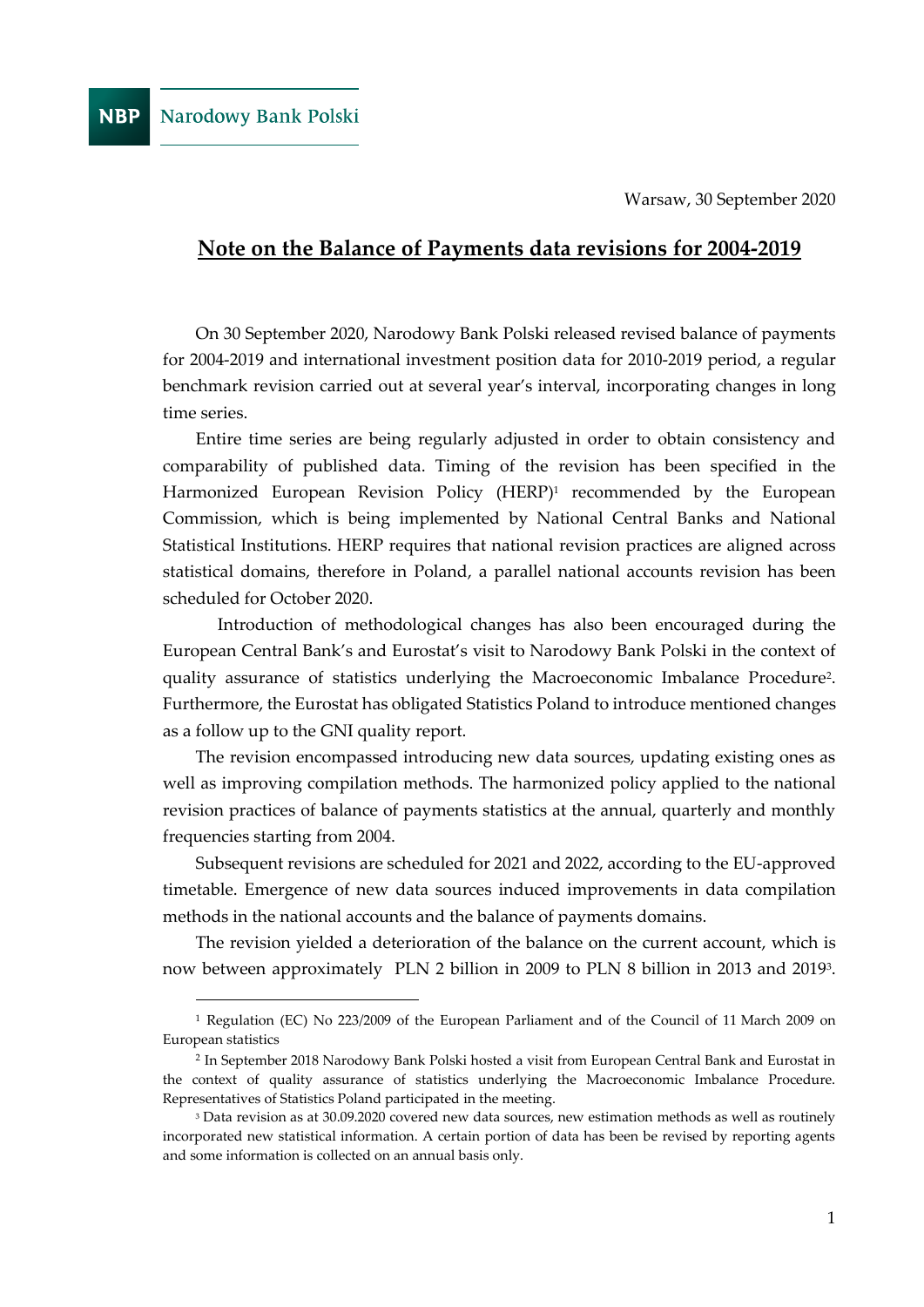Affecting mostly the trade in goods balance, this change resulted from the new CIF/FOB adjustment methodology as well as inclusion of VAT carrousel frauds, revised transactions of the illegal economy. New CIF/FOB adjustment methodology has also affected the transportation and insurance services. In services also new data source (VAT MOSS - purchase of digital services) was included. The revision of the current account encompassed primary and secondary income, but to a comparably lesser extent. In the financial account, a small adjustment has been introduced in portfolio investment (inclusion of estimated reinvested earnings of investment funds).

# **Revision details**

#### **1. Exports/imports of goods and services - new CIF/FOB adjustment methodology**

Poland's entry to the EU has been a springboard for Polish transportation companies. Year after year they've been reporting increase in transportation services, which resulted from significant increase of Polish trade in goods (threefold increase in the years 2004- 2019) as well as liberalized access to EU transportation market and competitive prices offered. Consequently, the position of Polish transportation companies strengthened both in the area of international transport as well as transport in the territory of another EU Member State.

In 2018, Polish transportation companies accounted for 93% of the overall transportation services with the EU countries. The importance of Polish providers has been further emphasized by the fact that in six out of ten major destinations Polish companies ranked as major "foreign" provider. The volume of freight services between France and Germany rendered by Polish transportation companies in 2018 stood at 10.5 million tons (i.e. 22% of overall transportation between these two countries). The situation was comparable also in other trade in goods destinations. Polish transportation companies have become leaders of cross-border freight within the EU. The increase in significance of Polish transportation sector has prompted the adjustment of CIF/FOB methodology so that it would fully encompass the complexity of the process and the importance of Polish transportation sector.

Detailed information on CIF/FOB adjustment methodology can be found in Balance of Payments and International Investment Position Manual (BPM6) as well as the European System of National and Regional Accounts (ESA). Foreign trade statistics data (FTS) are used in the compilation of balance of payments. The FOB-type valuation applies for exported goods on the frontier of the exporting country while the CIF-type valuation applies for imported goods at the border of the importing country. The difference between the CIF value (in FTS) and FOB value (in BoP) is the cost of freight and insurance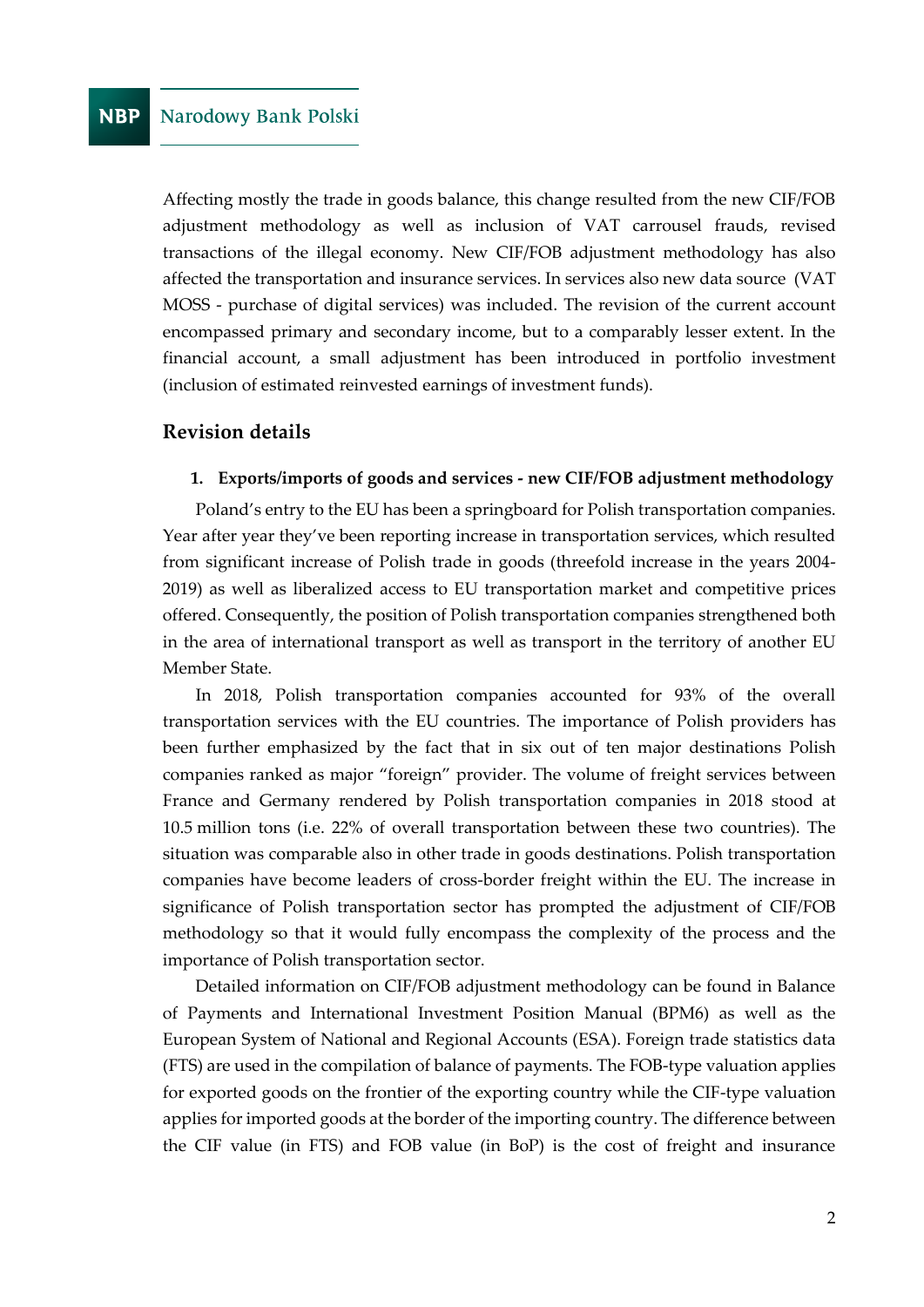premiums incurred between borders. Therefore, the value of freight and insurance premiums incurred from the frontier of the exporting country to the Polish border should be deducted from value of imports reported in the foreign trade statistics.

Current methodology is based on FTS, where tonnage of freight has been applied as estimation weight. Shipping costs have been estimated separately for each mode of transport (one ton of freight transported by air is valued differently than the same weight transported by road). Distance traveled to final destination has also been taken into account (full geographical breakdown included). Calculation of the total value of exports and imports of transportation services had also required the information on the share of services rendered by non-resident operators, which has been estimated separately for each mode of transport based on EUROSTAT's transportation statistics. In order to avoid data overlaps (which may potentially cause an increase in balance on errors and omissions) data on transportation contracts derived from INCOTERMS (Statistics Poland) has also been included. The new CIF/FOB adjustment methodology has influenced the value of imports of goods as well as exports and imports of services.

#### **2. VAT fraud carrousel (missing trader)**

The major source of VAT gap observed in Poland have been traced back to trade in goods. In order to investigate this issue Statistics Poland has established an interinstitutional task force comprising representatives of Statistics Poland, the Ministry of Finance, the Ministry of Economic Development and Narodowy Bank Polski. The task force's report had laid grounds for foreign trade data adjustment.

The task force has emphasized a significant influence of VAT fraud on the value of exports in 2010-2015 timeframe. Upon investigating atypical observations in the time series for selected groups of exported goods, Statistics Poland identified a list of 40 items according to an 8-digit CN classification as well as time period subject to revision. Value of exports to countries where reported exports was significantly lower in the periods immediately preceding and following the carousel fraud have been revised as well as the value of exports obtained from both Intrastat and Extrastat declarations.

The mechanism of the VAT fraud in foreign trade, which is possible due to tax loops, has underlaid the estimations and methodology applied in assessing the impact of this fraud on the foreign trade statistics and national accounts. The mechanism has been identified on the basis of investigations conducted by the Ministry of Finance and the National Revenue Administration. Revision in this domain consisted in decreasing the value of exports.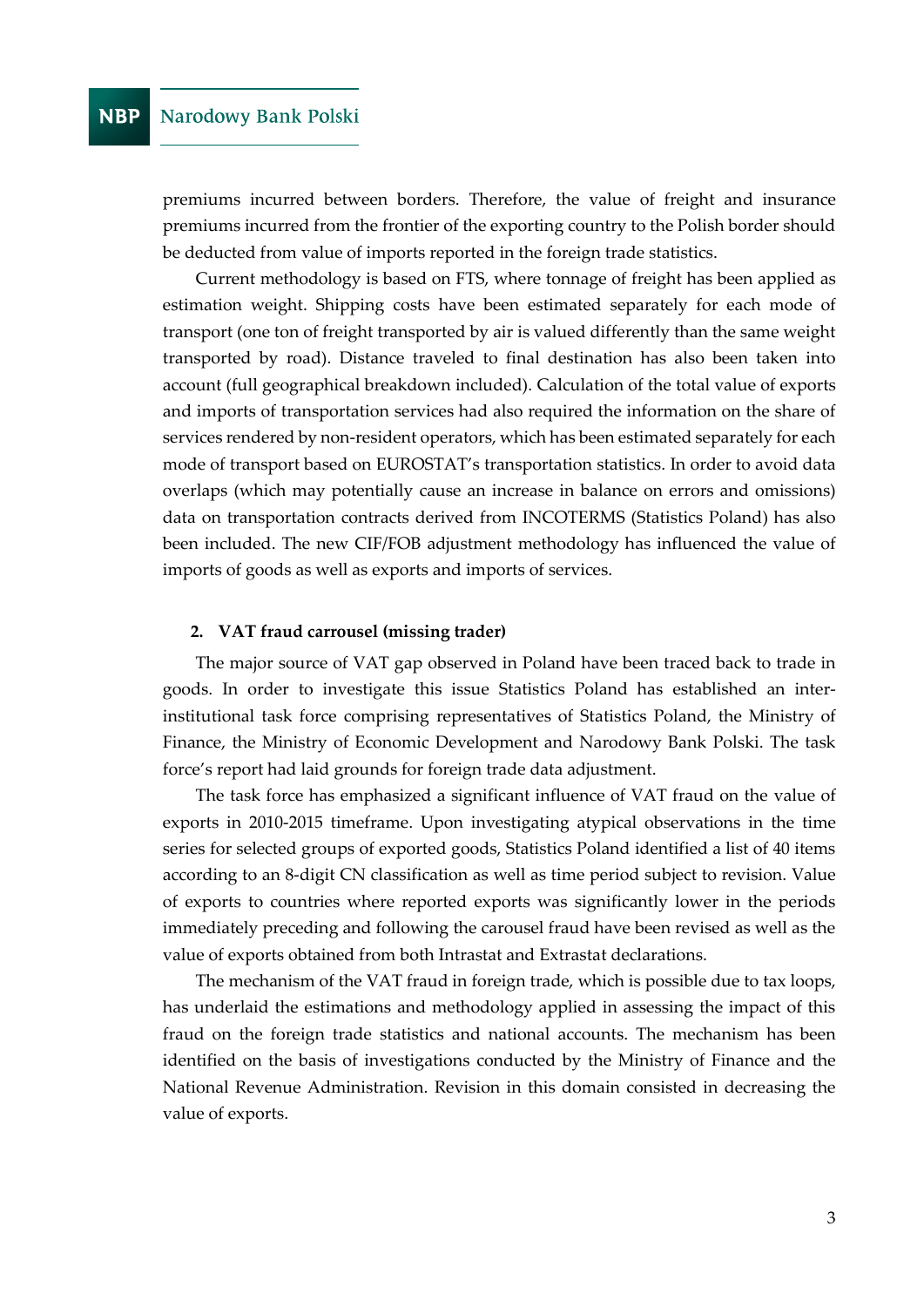#### **3. Illegal economy**

The Centre for Non-observed Economy with the Statistical Office in Kielce provides estimations of the illegal economy, which are used in national accounts and balance of payments statistics (exports and imports of goods and services). Illegal economy estimates, which encompass drugs and tobacco smuggling and prostitution, are recorded in the current account. Since 2020 alcohol smuggling has been incorporated into the illegal economy, with time series adjusted back to 2004.

Data sources used for elaborating estimates on the illegal economy comprise administrative data along with non-statistical sources such as reports prepared by research facilities and police reports.

Given that the estimated imports of alcohol exceeded its exports, the inclusion of alcohol smuggling into the illegal economy caused an increase in deficit of illegal transactions recorded in the current account. In consequence, the negative balance went up by PLN 230 million on a yearly average.

The existing estimates for drugs and tobacco smuggling and prostitution have also been subject to revision. New estimations in selected areas are different than previous ones with the biggest change referring to drugs smuggling to Poland which constituted the major share of illegal activities recorded in the balance on current account.

Shifts in the value of remaining illegal categories (tobacco and prostitution) have been significantly lower, with limited impact on the balance on foreign trade in goods and services.

#### **4. New data source. Inclusion of VAT MOSS scheme**

Widespread internet access of households allowed foreign enterprises to render crossborder services such as telecommunication, broadcasting or digital services (web hosting, software, database access, downloading applications or music, online gaming, distance learning).

Growth in these services required new data source, which would allow to quantify their volume. Following the implementation of the Council Implementing Regulation (EU) No 1042/2013 of 7 October 2013 amending Implementing Regulation (EU) No 282/2011 as regards the place of supply of services, starting from 1 January 2015 the principles regarding the place of supply of telecommunication, broadcasting and digital services to non-taxable legal persons in the European Union have entered into force. The new regulation introduced a simplification measure: the Mini One Stop Shop (MOSS). Under this scheme service providers can electronically submit VAT returns thus avoiding registering in each Member State of consumption.